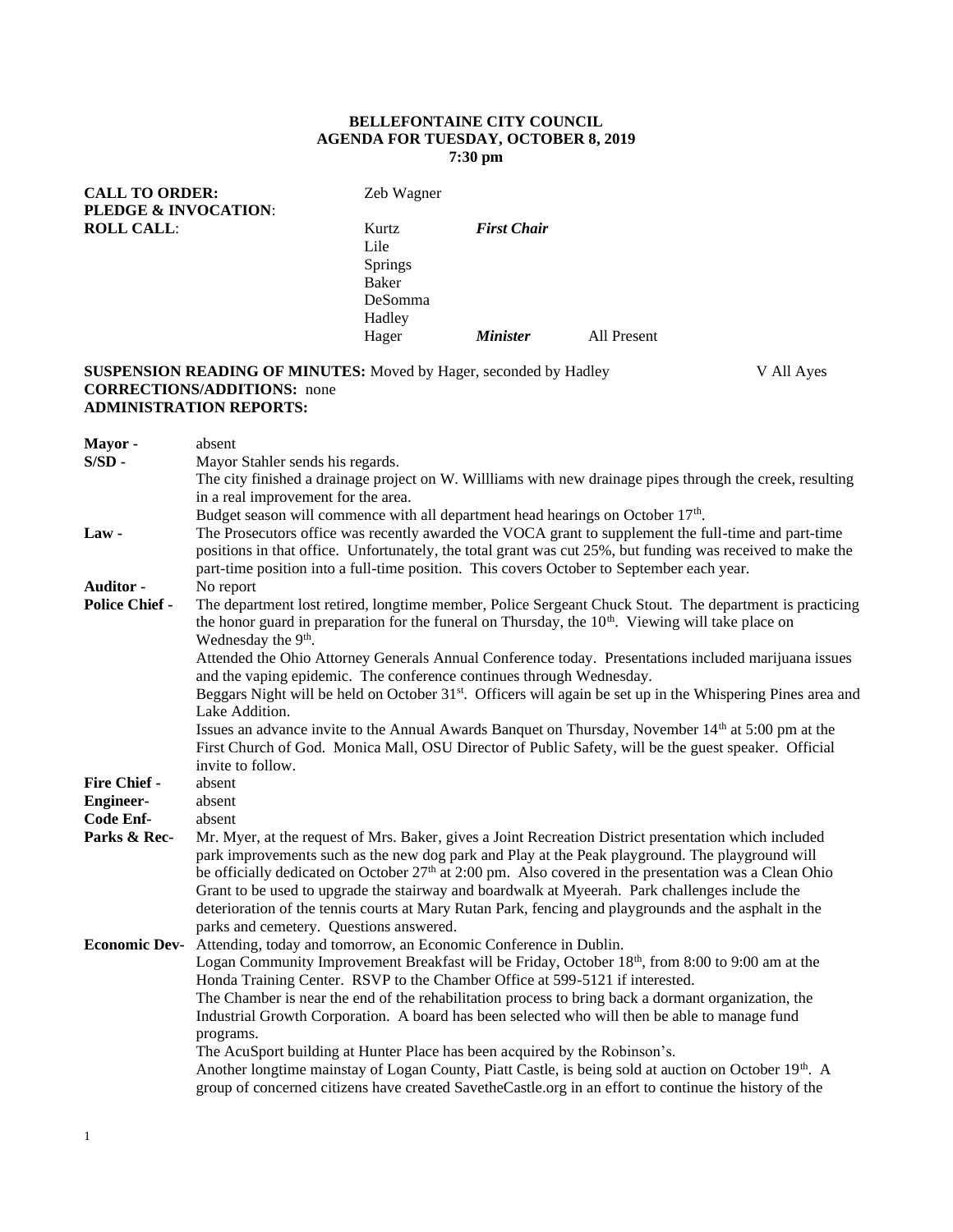castle. The Chamber supports their efforts.

### **REPORTS OF STANDING COMMITTEES:**

| <b>Rules -</b>   | Explained ordinance on the agenda                         |
|------------------|-----------------------------------------------------------|
| <b>Finance -</b> | Explained ordinances on the agenda                        |
| Utilities -      | No report                                                 |
| Safety -         | No report                                                 |
| <b>Streets -</b> | Explained ordinance on the agenda                         |
|                  | Sidewalks, Curbs & Parks -Minutes for the Park Board were |
| Audit $-$        | No report                                                 |

#### **COMMUNICATIONS FROM CITIZENS:**

## **INTRODUCTION OF ORDINANCES:**

# **1. ORDINANCES FOR 1ST READING**

## **2. ORDINANCES FOR 2ND READING**

19-58 A**.** AN ORDINANCE ACCEPTING APPLICATION FOR ANNEXATION OF CERTAIN TERRITORY/REAL ESTATE TO THE CITY OF BELLEFONTAINE, OHIO, OWNED BY TOKIO INVESTMENTS LLC, LOCATED ON STATE ROUTE 540 ADJACENT TO THE CITY OF BELLEFONTAINE OHIO, ESTABLISHING ZONING CLASSIFICATION THEREFORE, AMENDING THE ZONING MAP AND DECLARING AN EMERGENCY IN THE CITY OF BELLEFONTAINE, OHIO. (TOKIO INVESTMENTS ANNEXATION) **RULES**

handed out (copy att to clerk's official minutes)

3RR- Moved by Hager, seconded by Hadley V All Ayes Passage-Adoption-

19-61 B. AN ORDINANCE AUTHORIZING THE SERVICE SAFETY DIRECTOR AND/OR THE PARKS SUPERINTENDENT TO ACCEPT AN OHIO DEPARTMENT OF NATURAL RESOURCES NATUREWORKS GRANT FOR THE PLAY AT THE PEAK PLAYGROUND AND MAKING SUPPLEMENTAL APPROPRIATIONS AND AMENDING THE PERMANENT APPROPRIATIONS ORDINANCE FOR PURPOSES OF PARKS AND DECLARING AN EMERGENCY IN THE CITY OF BELLEFONTAINE, OHIO. **FINANCE**

| $3RR-$    | Moved by Baker, seconded by Springs | V All Ayes |
|-----------|-------------------------------------|------------|
| Passage-  | Moved by Baker, seconded by Springs | V All Ayes |
| Adoption- | Moved by Baker, seconded by Springs | V All Ayes |

19-62 C. AN ORDINANCE MAKING SUPPLEMENTAL APPROPRIATIONS AND AMENDING THE PERMANENT APPROPRIATIONS ORDINANCE FOR PURPOSES OF WATER CONSTRUCTION AND DECLARING AN EMERGENCY IN THE CITY OF BELLEFONTAINE, OHIO. **FINANCE**

|       | $3RR-$<br>Passage-<br>Adoption- | Moved by Baker, seconded by Springs                                                                                                | V All Ayes |
|-------|---------------------------------|------------------------------------------------------------------------------------------------------------------------------------|------------|
| 19-63 | D.                              | AN ORDINANCE MAKING SUPPLEMENTAL APPROPRIATIONS AND AMENDING THE<br>PERMANENT APPROPRIATIONS ORDINANCE FOR PURPOSES OF MYEERAH AND |            |

DECLARING AN EMERGENCY IN THE CITY OF BELLEFONTAINE, OHIO. **FINANCE**